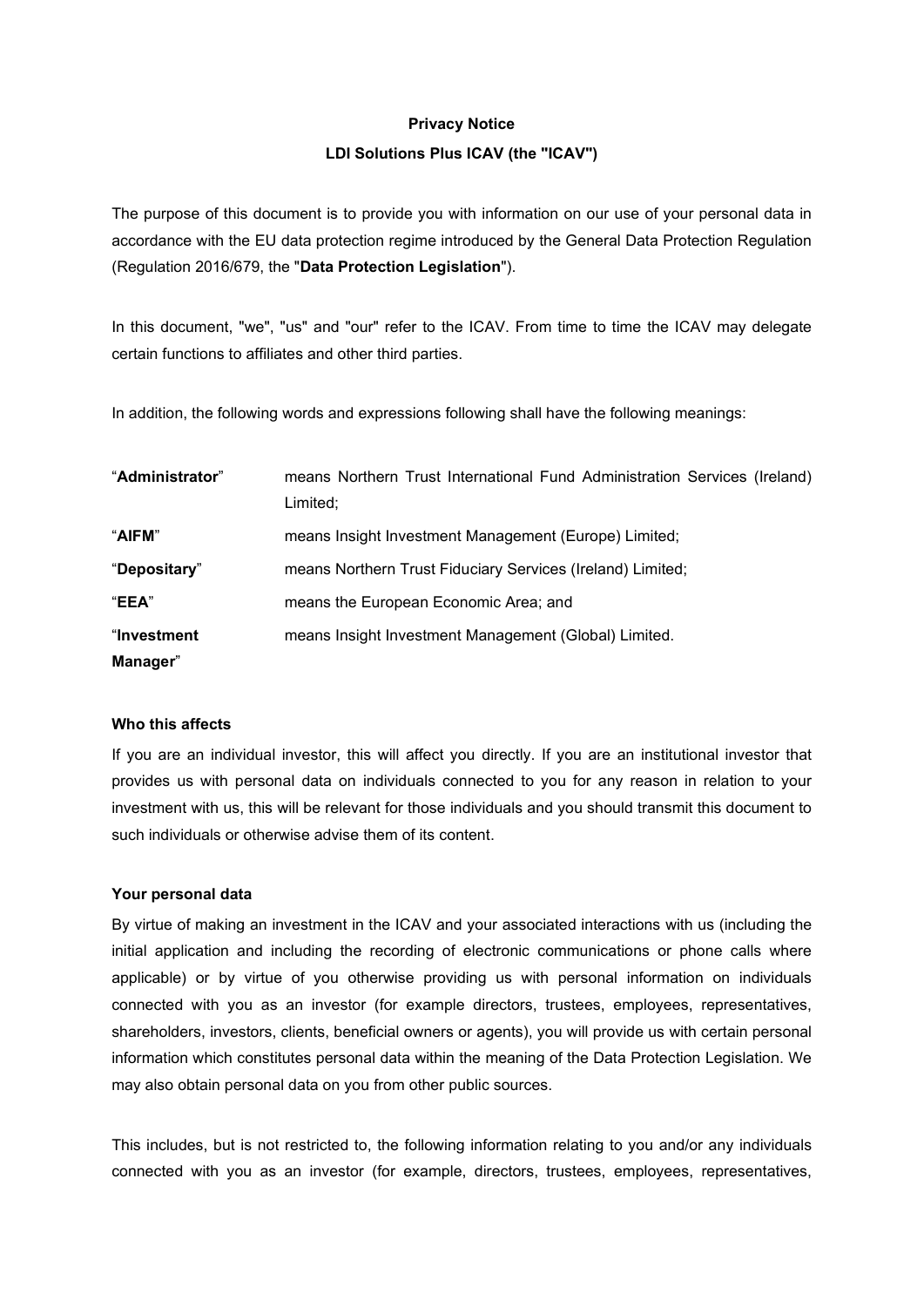shareholders, investors, clients, beneficial owners or agents): name, residential address, email address, contact details, corporate contact information, signature, nationality, place of birth, date of birth, tax identification, credit history, correspondence records, passport number, bank account details, source of funds details and details relating to your investment activity.

In our use of this personal data, the ICAV will be characterised as a "data controller" under the Data Protection Legislation. In the event that the ICAV delegates certain functions to affiliates and/or other third parties such entities will be considered data processors and their use of your personal data will be governed by a written agreement.

When processing your personal data, there may also be times where other service providers to the ICAV (including the Administrator and/or Depositary) will be required to use your personal data for purposes they have determined to be lawful and necessary (i.e. to comply with applicable law in the area of anti-money laundering and counter terrorist financing, where required for global tax reporting purposes or where mandated by a court order or regulatory sanction), in which case they will be characterised as "data controllers".

#### **How we may use your personal data**

We may collect, store and use your personal data for lawful purposes disclosed below:

- (i) **Where this is necessary for the performance of a contract:** We process your personal data to reflect your ownership of shares in the ICAV and for the performance of the contract to purchase shares in the ICAV including without limitation the processing of repurchase, conversion, transfer and additional subscription requests and the payment of distributions.
- (ii) **Where this is necessary for compliance with a legal obligation to which we are subject:** We process your personal data to discharge our anti-money laundering obligation to verify the identity of our customers (and, if applicable their beneficial owners) or for prevention of fraud or for regulatory or tax reporting purposes or in response to legal requests or requests from regulatory authorities.
- (iii) **Where this is necessary for the purposes of the legitimate interests:** We process your personal data for direct marketing purposes (that is, us or our affiliates or delegates providing you with information on products and services) or for quality control, business, risk and statistical analysis or for tracking fees and costs or for customer service, training and related purposes. Where we process personal data on the basis of our legitimate interests, we do so in a fair, transparent and accountable manner and take appropriate steps to prevent such activity having any unwarranted impact on you. We do not process your personal data where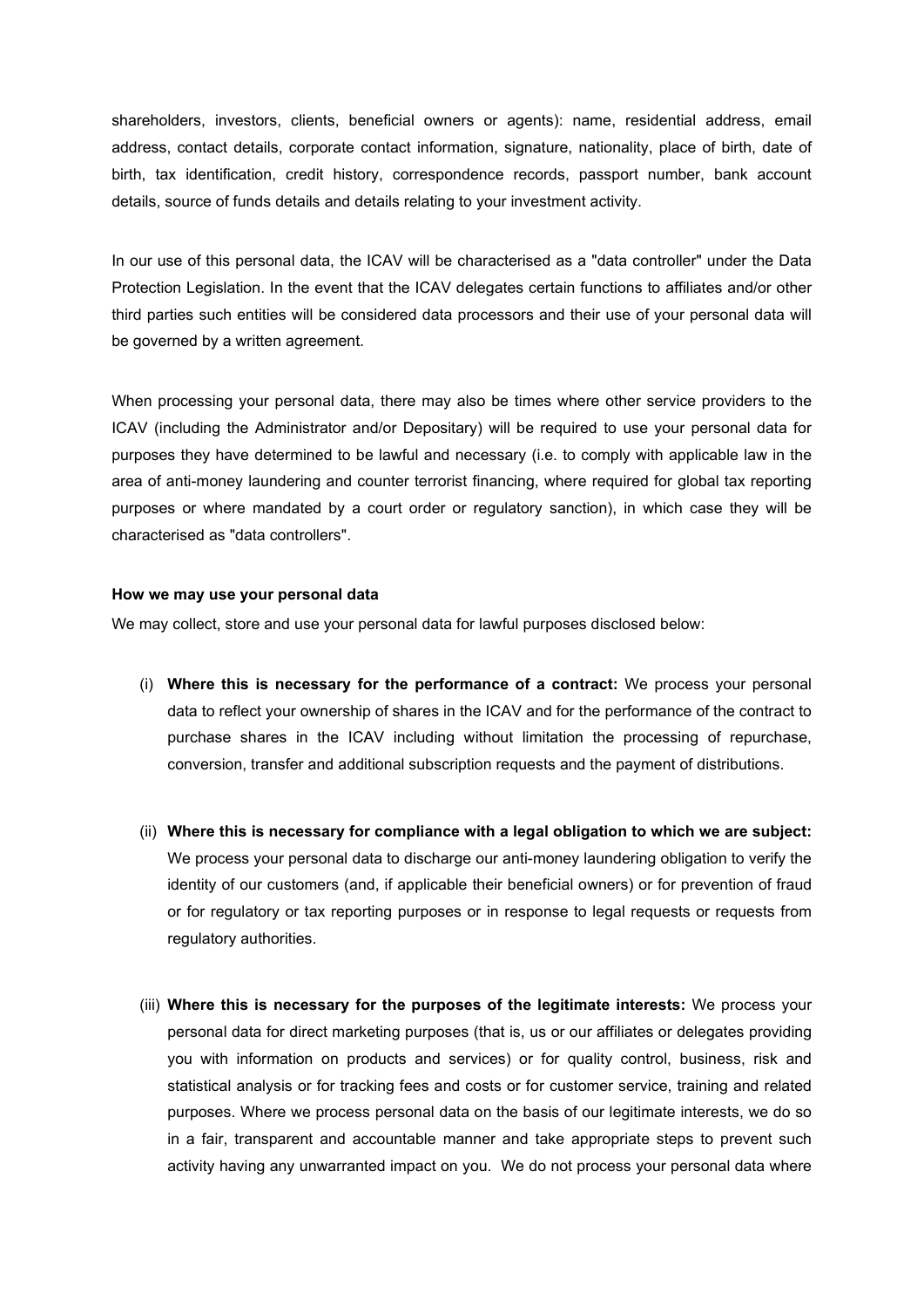such legitimate interests are overridden by your interests, fundamental rights or freedoms. You have a right to object to us processing your personal data on the basis of our legitimate interests.

Should we wish to use your personal data for other specific purposes (including, if applicable, any purpose that requires your consent), we will contact you.

## **Why we may transfer your personal data**

We may share your personal data with our affiliates and delegates.

In certain circumstances, we and/or our authorised delegates may be legally obliged to share your data and other financial information with respect to your interest in the ICAV with the Irish Revenue Commissioners and they, in turn, may exchange this information with foreign tax authorities including tax authorities located outside the EEA.

We anticipate that your personal data may to varying extents be disclosed to, and processed by, (i) the Administrator, (ii) the AIFM, (iii) the Investment Manager, (iv) the ICAV's independent auditors, (v) the Depositary, (vi) the ICAV's secretary and registered office provider, and (vii) the ICAV's legal advisers, and each of their respective affiliates and this may include certain entities located outside the EEA.

Your personal data may also be disclosed to such other third party service providers as are engaged by us from time to time in order to process the data for the purposes set out above, including credit agencies, document production and printing companies, and their respective affiliates (including certain entities located outside the EEA) and as required by any court of competent jurisdiction or any competent judicial, governmental or regulatory body.

## **The data protection measures we take**

Any transfer of personal data by us or any of our duly authorised delegates outside the EEA shall be in accordance with the conditions in Chapter V of the Data Protection Legislation.

- (i) Where we transfer personal data outside of the EEA to a country in respect of which the European Commission has adopted an adequacy decision, we transfer this personal data on the basis of Article 45 of the Data Protection Legislation (Transfers on the basis of an adequacy decision).
- (ii) Where we transfer personal data outside of the EEA to a country in respect of which the European Commission has not adopted an adequacy decision, we transfer this personal data on the basis of Article 46 of the Data Protection Legislation (Transfers subject to appropriate safeguards). We ensure that appropriate safeguards are in place in respect of any such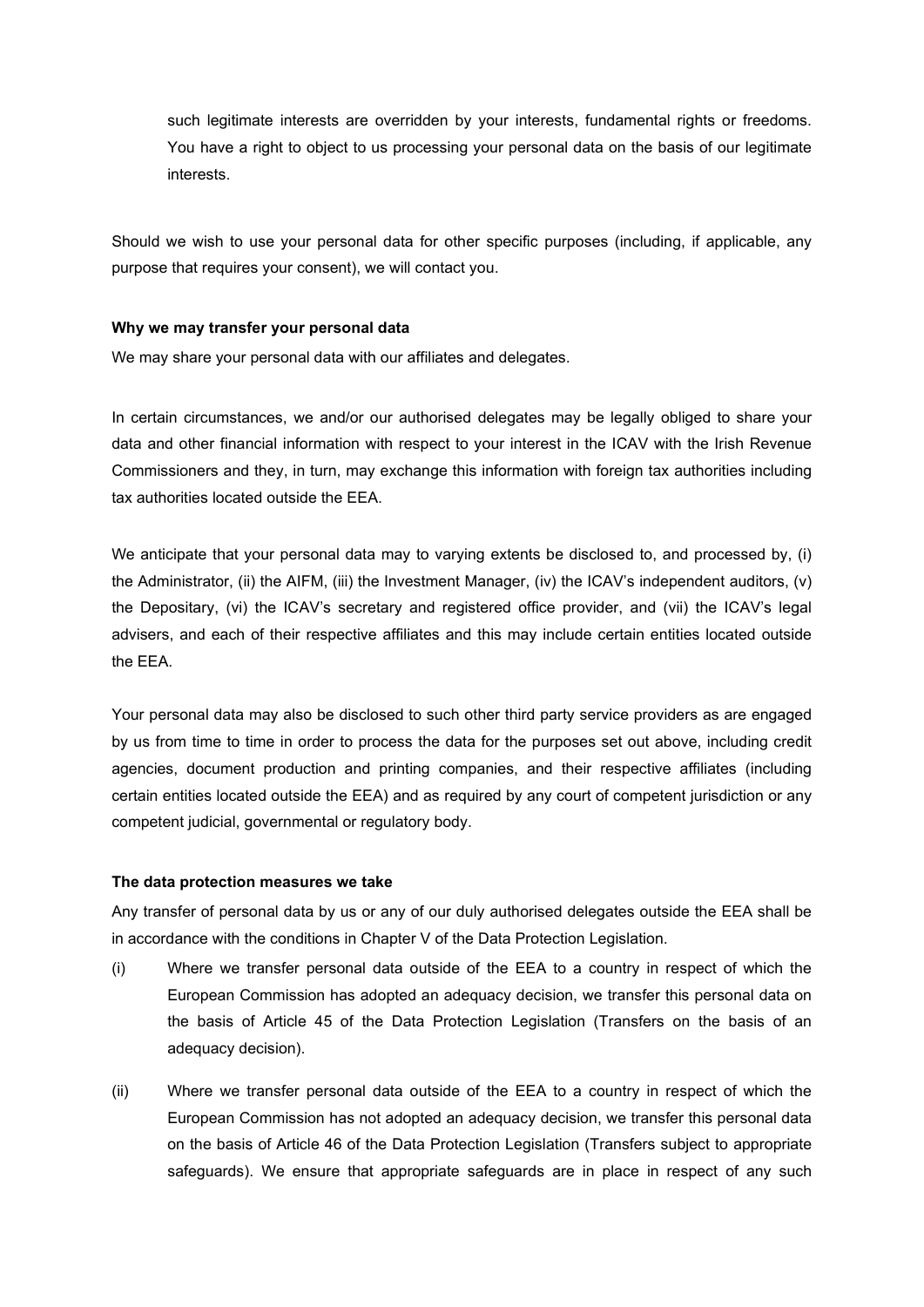transfer such as standard contractual clauses as adopted by the European Commission in accordance with Article 46(2) of the Data Protection Legislation on 4 June 2021.

We and our duly authorised delegates shall apply appropriate information security measures designed to protect data in our/our delegates' possession from unauthorised access by third parties or any form of computer corruption.

We shall notify you of any personal data breach affecting you that is likely to result in a high risk to your rights and freedoms.

## **Your data protection rights**

You have certain rights regarding our use of your personal data summarised as follows:

- the right to access your data (in an easily readable form);
- the right to examine and correct your data;
- the right to restrict the use of your data;
- the right to withdraw any consent given to the processing of your data (where applicable);
- the right to receive information regarding any entities we disclose your data to; and
- the right to lodge a complaint with the Data Protection Commission (our lead supervisory authority), or a supervisory authority in the EU member state of your usual residence.

You also have the right to object to the processing of your data where we have considered this to be necessary for the purposes of our legitimate interests.

Please note that the right for your data to be erased (the "right to be forgotten") that applies in some contexts is not likely to be applicable to most, if not all, of the personal data we hold, given the specific nature of the purposes for which we use the data, as described above.

#### **Our retention of your personal data**

We or our duly authorised delegates may retain your personal data for a period of up to seven years following your disinvestment from the ICAV or the point where your business relationship with us has ceased. Thereafter, we and our duly authorised delegates will refrain from collecting any further personal data on you and shall take appropriate steps to dispose of any records containing your personal data, to the extent this is operationally feasible and proportionate.

## **Changes to this Privacy Notice**

We may need to make changes to this Privacy Notice from time to time and shall do so by amending the version of this Privacy Notice published on our website [www.insightinvestment.com](http://www.insightinvestment.com/) (the Privacy